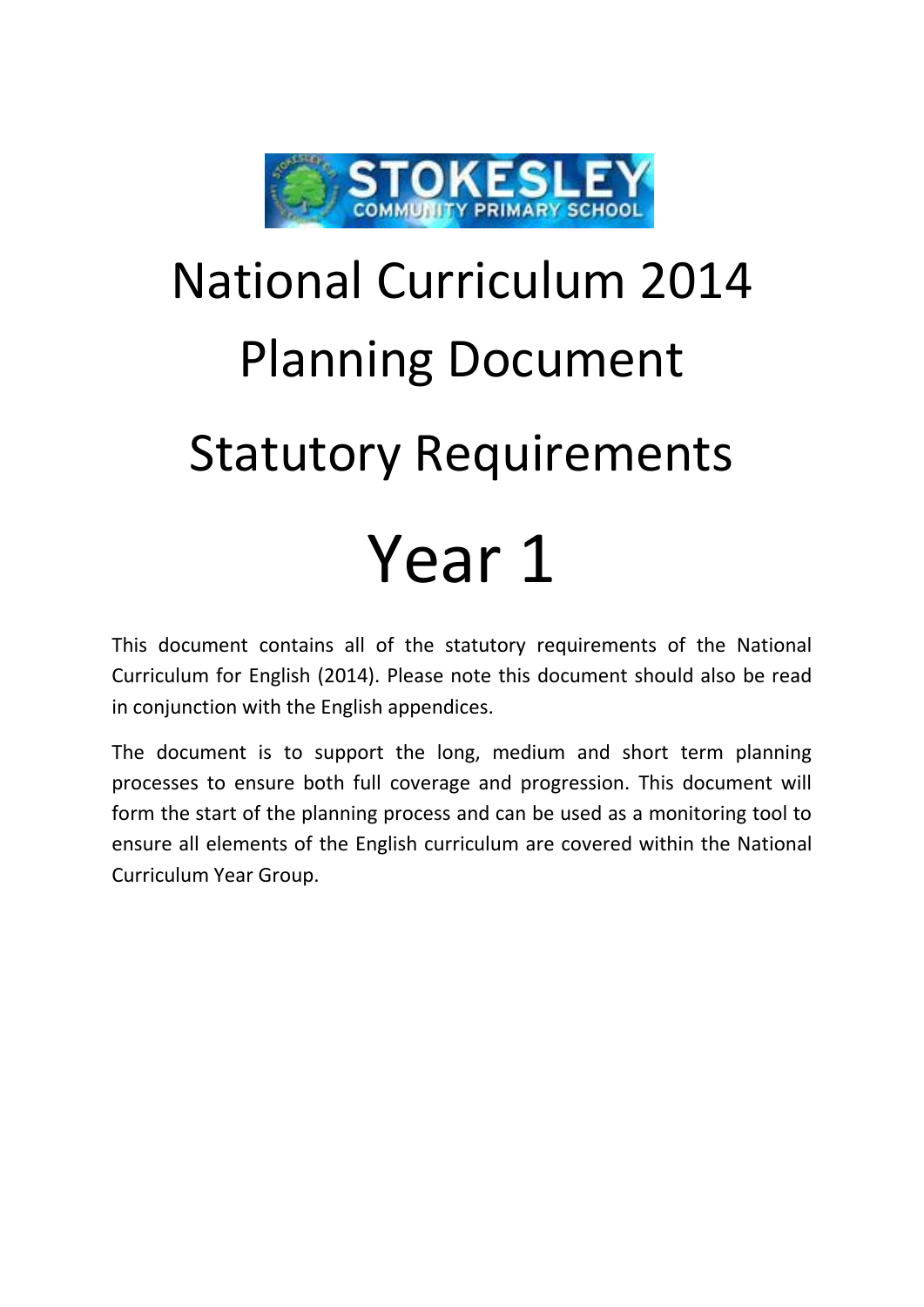| Writing $-$<br>Spoken Word<br><b>Word Reading</b><br>Comprehension<br>Writing - Composition<br>Writing - transcription<br>Handwriting<br>Pupils should be<br><b>Spelling (see English</b><br>Pupils should be<br>Pupils should be taught to:<br>Pupils should be<br>Pupils should be taught to:<br>taught to:<br>taught to:<br>taught to:<br><b>Appendix 1)</b><br>٠<br>develop pleasure in<br>write sentences by:<br>develop their<br>٠<br>Pupils should be taught to:<br>apply phonic<br>a.<br>sit correctly<br>listen and<br>n.<br>reading, motivation to read,<br>saying out loud<br>knowledge<br>at a table.<br>respond<br>vocabulary and<br>×.<br>what they are<br>spell:<br>and skills as<br>holding a<br>appropriatel<br>understanding by:<br>going to write<br>words<br>y to adults<br>pencil<br>the route to<br>listening to and<br>about<br>containing each<br>and their<br>decode<br>comfortably<br>discussing a wide<br>of the $40+$<br>composing a<br>and<br>words<br>peers<br>range of poems,<br>phonemes<br>sentence orally<br>correctly<br>stories and non-<br>$\mathbf{r}$<br>×<br>ask<br>respond<br>already taught<br>before writing it<br>fiction at a level<br>speedily with<br>begin to<br>relevant<br>×<br>sequencing<br>common<br>×.<br>beyond that at<br>form lower-<br>the correct<br>questions<br>sentences to form<br>exception words<br>which they can<br>sound to<br>case letters<br>to extend<br>short narratives<br>the days of the<br>read independently<br>their<br>in the<br>graphemes<br>week<br>re-reading what<br>×<br>understandi<br>(letters or<br>correct<br>being encouraged<br>×<br>they have written<br>name the letters of the<br>groups of<br>direction.<br>ng and<br>to link what they<br>to check that it<br>letters) for all<br>alphabet:<br>knowledge<br>starting and<br>read or hear read<br>makes sense<br>$40+$<br>finishing in<br>to their own<br>naming the<br>×<br>use<br>the right<br>phonemes,<br>experiences<br>letters of the<br>discuss what they have<br>relevant | <b>ENGLISH</b> |  |  |  |       |  |                                                                                                                                                                                                                                                                                                                                                                                                                                                                                                                                                                 |  |  |
|---------------------------------------------------------------------------------------------------------------------------------------------------------------------------------------------------------------------------------------------------------------------------------------------------------------------------------------------------------------------------------------------------------------------------------------------------------------------------------------------------------------------------------------------------------------------------------------------------------------------------------------------------------------------------------------------------------------------------------------------------------------------------------------------------------------------------------------------------------------------------------------------------------------------------------------------------------------------------------------------------------------------------------------------------------------------------------------------------------------------------------------------------------------------------------------------------------------------------------------------------------------------------------------------------------------------------------------------------------------------------------------------------------------------------------------------------------------------------------------------------------------------------------------------------------------------------------------------------------------------------------------------------------------------------------------------------------------------------------------------------------------------------------------------------------------------------------------------------------------------------------------------------------------------------------------------------------------------------------------------------------------------------------|----------------|--|--|--|-------|--|-----------------------------------------------------------------------------------------------------------------------------------------------------------------------------------------------------------------------------------------------------------------------------------------------------------------------------------------------------------------------------------------------------------------------------------------------------------------------------------------------------------------------------------------------------------------|--|--|
|                                                                                                                                                                                                                                                                                                                                                                                                                                                                                                                                                                                                                                                                                                                                                                                                                                                                                                                                                                                                                                                                                                                                                                                                                                                                                                                                                                                                                                                                                                                                                                                                                                                                                                                                                                                                                                                                                                                                                                                                                                 |                |  |  |  |       |  | Writing - Grammar,<br>Vocabulary and<br>Punctuation                                                                                                                                                                                                                                                                                                                                                                                                                                                                                                             |  |  |
| including,<br>alphabet in<br>written with the teacher or<br>becoming very<br>strategies<br>where<br>order<br>other pupils<br>familiar with key<br>to build<br>form capital<br>×.<br>applicable,<br>stories, fairy stories<br>using letter<br>their<br>letters<br>read aloud their writing<br>alternative<br>and traditional<br>names to<br>vocabulary<br>clearly enough to be heard<br>sounds for<br>form digits<br>tales, retelling<br>distinguish<br>by their peers and the<br>graphemes<br>$0-9$<br>articulate<br>them and<br>between<br>$^{\prime}$<br>teacher.<br>and justify<br>considering their<br>$\mathbf{r}$<br>alternative<br>read<br>×.<br>understand<br>answers,<br>particular<br>spellings of the<br>accurately by<br>which<br>arguments<br>characteristics<br>same sound<br>blending<br>letters<br>and<br>sounds in<br>belong to<br>recognising and<br>add prefixes and<br>opinions<br>unfamiliar<br>which<br>joining in with<br>suffixes:<br>words<br>give well-<br>handwriting<br>×<br>predictable<br>using the<br>containing<br>'families'<br>structured<br>phrases<br>spelling rule for<br><b>GPCs that</b><br>descriptions<br>(i.e. letters                                                                                                                                                                                                                                                                                                                                                                                                                                                                                                                                                                                                                                                                                                                                                                                                                                                                |                |  |  |  | place |  | Pupils should be taught to:<br>understanding of the<br>concepts set out in<br>English Appendix 2 by:<br>leaving spaces<br>between words<br>joining words and<br>joining clauses<br>using and<br>beginning to<br>punctuate<br>sentences using<br>a capital letter<br>and a full stop,<br>question mark or<br>exclamation mark<br>using a capital<br>letter for names<br>of people, places,<br>the days of the<br>week, and the<br>personal pronoun<br>learning the<br>grammar for year<br>1 in English<br>Appendix 2<br>use the<br>grammatical<br>terminology in |  |  |

**The Vear 1 Curriculum overview map for English Page 2**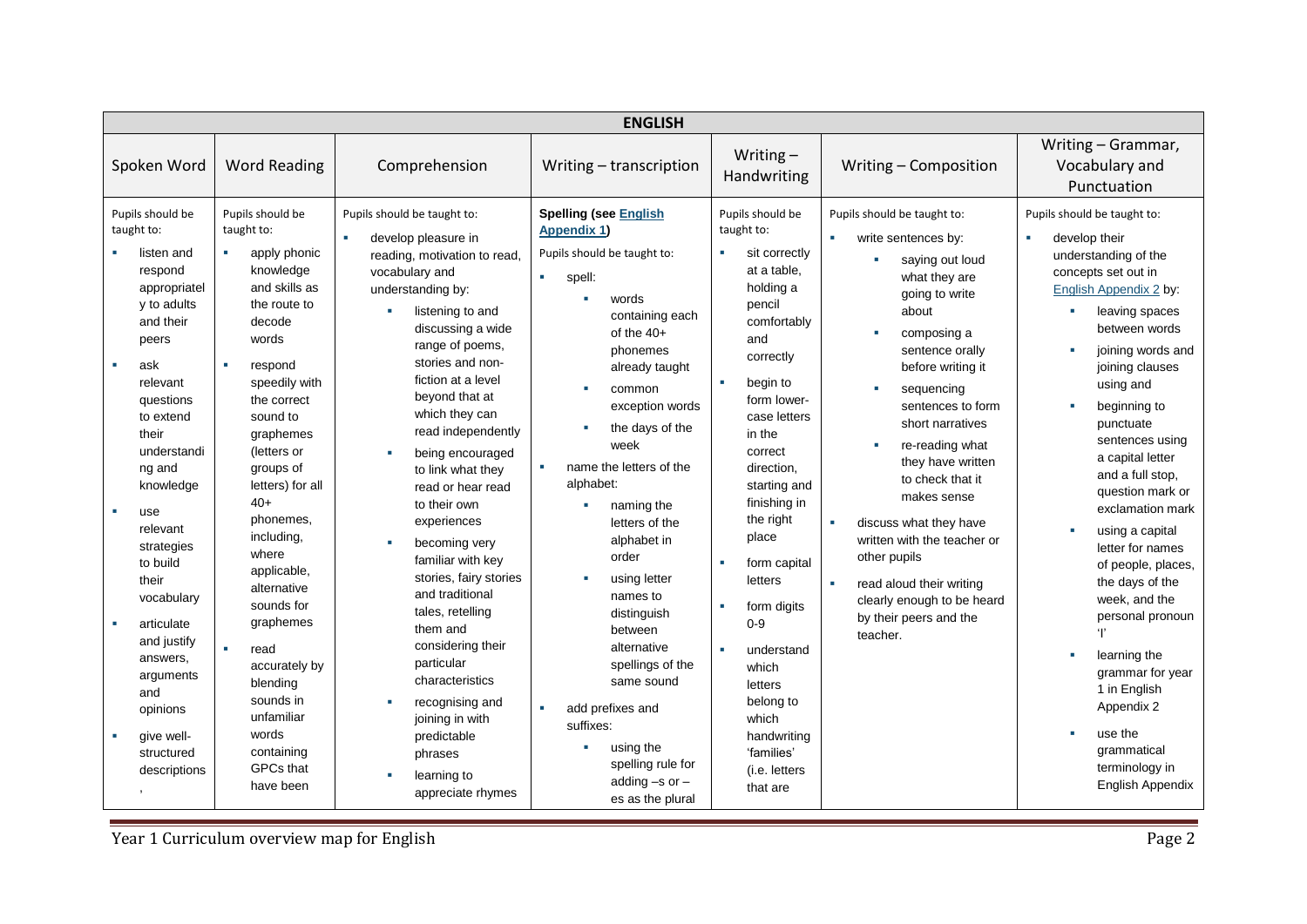| explanation                | taught                   | and poems, and to              | marker for                 | formed in   | 2 in discussing |
|----------------------------|--------------------------|--------------------------------|----------------------------|-------------|-----------------|
| s and                      |                          | recite some by                 | nouns and the              | similar     | their writing.  |
| narratives                 | read                     | heart                          | third person               | ways) and   |                 |
| for different              | common                   | discussing word                | singular marker            | to practise |                 |
| purposes,                  | exception                | meanings, linking              | for verbs                  | these.      |                 |
| including                  | words, noting            | new meanings to                | using the prefix<br>×      |             |                 |
| for                        | unusual                  | those already                  | $un-$                      |             |                 |
| expressing                 | corresponde              | known                          |                            |             |                 |
| feelings                   | nces                     |                                | using -ing, -ed,           |             |                 |
|                            | between                  | ×<br>understand both the books | -er and -est               |             |                 |
| maintain                   | spelling and             | they can already read          | where no                   |             |                 |
| attention                  | sound and<br>where these | accurately and fluently and    | change is<br>needed in the |             |                 |
| and                        | occur in the             | those they listen to by:       | spelling of root           |             |                 |
| participate<br>actively in | word                     | drawing on what                | words [for                 |             |                 |
| collaborativ               |                          | they already know              | example,                   |             |                 |
| e                          | à,<br>read words         | or on background               | helping, helped,           |             |                 |
| conversatio                | containing               | information and                | helper, eating,            |             |                 |
| ns, staying                | taught GPCs              | vocabulary                     | quicker,                   |             |                 |
| on topic                   | and $-s$ , $-es$ ,       | provided by the                | quickest]                  |             |                 |
| and                        | $-$ ing, $-$ ed, $-$     | teacher                        |                            |             |                 |
| initiating                 | er and -est              | checking that the<br>×         | apply simple spelling      |             |                 |
| and                        | endings                  | text makes sense               | rules and guidance, as     |             |                 |
| responding                 | read other<br>×          | to them as they                | listed in English          |             |                 |
| to                         | words of                 | read and correcting            | Appendix 1                 |             |                 |
| comments                   | more than                | inaccurate reading             | write from memory<br>×.    |             |                 |
|                            | one syllable             | discussing the<br>×            | simple sentences           |             |                 |
| use spoken<br><b>CO</b>    | that contain             | significance of the            | dictated by the teacher    |             |                 |
| language to<br>develop     | taught GPCs              | title and events               | that include words using   |             |                 |
| understandi                | ×                        | making inferences              | the GPCs and common        |             |                 |
| ng through                 | read words<br>with       | on the basis of                | exception words taught     |             |                 |
| speculating,               | contractions             | what is being said             | so far.                    |             |                 |
| hypothesisi                | [for example,            | and done                       |                            |             |                 |
| ng,                        | I'm, I'll, we'll],       | predicting what                |                            |             |                 |
| imagining                  | and                      | might happen on                |                            |             |                 |
| and                        | understand               | the basis of what              |                            |             |                 |
| exploring                  | that the                 | has been read so               |                            |             |                 |
| ideas                      | apostrophe               | far                            |                            |             |                 |
|                            | represents               |                                |                            |             |                 |
| speak                      | the omitted              | participate in discussion<br>× |                            |             |                 |
| audibly and                |                          | about what is read to them,    |                            |             |                 |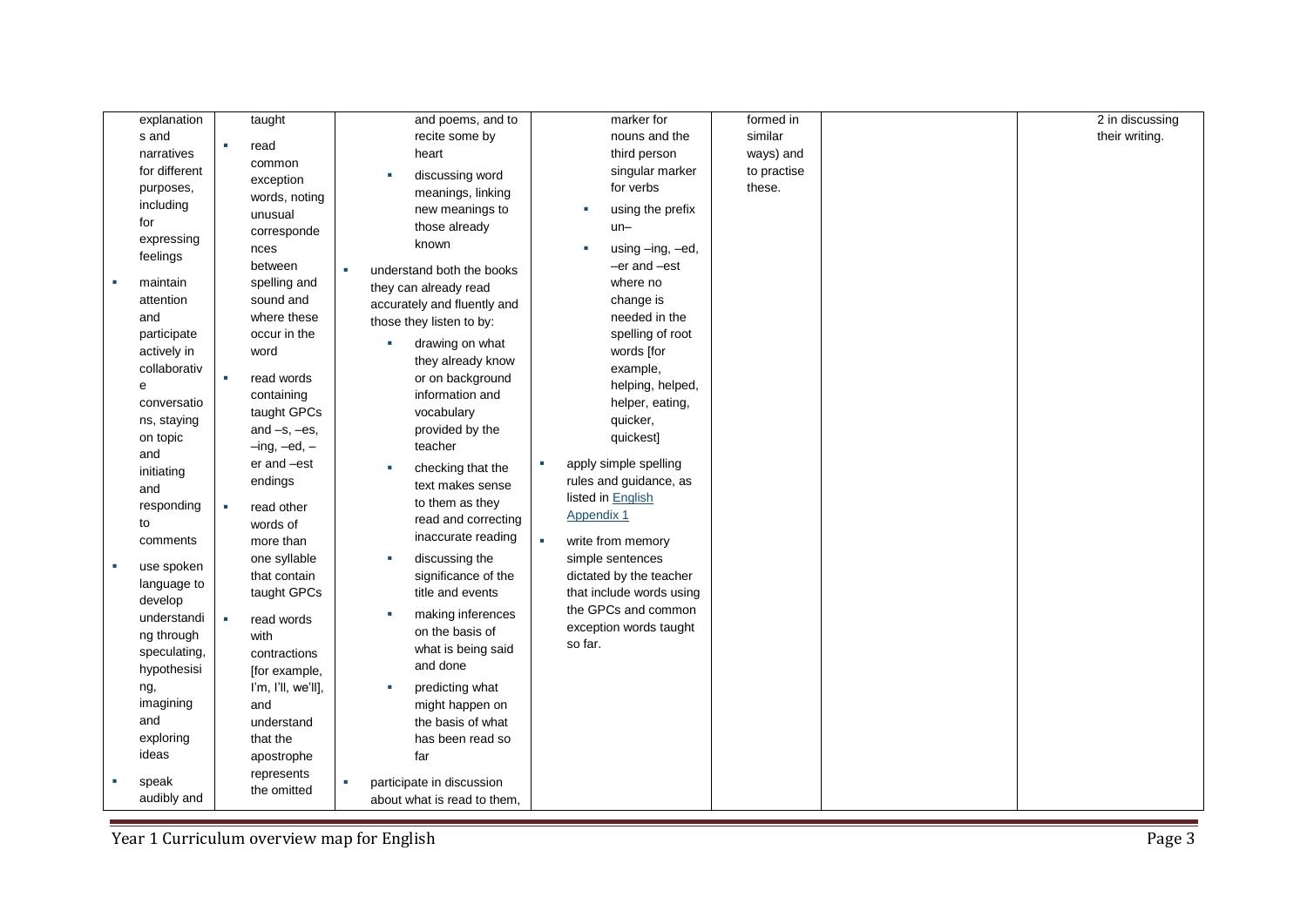|            | fluently with |   | letter(s)      |   | taking turns and listening to |  |  |
|------------|---------------|---|----------------|---|-------------------------------|--|--|
|            | an            |   |                |   | what others say               |  |  |
|            | increasing    | × | read aloud     |   |                               |  |  |
|            | command       |   | accurately     | × | explain clearly their         |  |  |
|            | of Standard   |   | books that     |   | understanding of what is      |  |  |
|            |               |   | are            |   | read to them.                 |  |  |
|            | English       |   | consistent     |   |                               |  |  |
| ×          | participate   |   | with their     |   |                               |  |  |
|            | in            |   | developing     |   |                               |  |  |
|            | discussions   |   | phonic         |   |                               |  |  |
|            |               |   | knowledge      |   |                               |  |  |
|            | presentatio   |   | and that do    |   |                               |  |  |
|            | ns,           |   | not require    |   |                               |  |  |
|            | performanc    |   | them to use    |   |                               |  |  |
|            | es, role      |   | other          |   |                               |  |  |
|            | play,         |   | strategies to  |   |                               |  |  |
|            | improvisatio  |   | work out       |   |                               |  |  |
|            | ns and        |   | words          |   |                               |  |  |
|            | debates       |   |                |   |                               |  |  |
|            |               | × | re-read these  |   |                               |  |  |
| $\sim$     | gain,         |   | books to       |   |                               |  |  |
|            | maintain      |   | build up their |   |                               |  |  |
|            | and monitor   |   | fluency and    |   |                               |  |  |
|            | the interest  |   | confidence in  |   |                               |  |  |
|            | of the        |   | word reading.  |   |                               |  |  |
|            | listener(s)   |   |                |   |                               |  |  |
| $\sim$     | consider      |   |                |   |                               |  |  |
|            | and           |   |                |   |                               |  |  |
|            | evaluate      |   |                |   |                               |  |  |
|            | different     |   |                |   |                               |  |  |
|            | viewpoints,   |   |                |   |                               |  |  |
|            | attending to  |   |                |   |                               |  |  |
|            | and           |   |                |   |                               |  |  |
|            | building on   |   |                |   |                               |  |  |
|            | the           |   |                |   |                               |  |  |
|            | contribution  |   |                |   |                               |  |  |
|            | s of others   |   |                |   |                               |  |  |
|            |               |   |                |   |                               |  |  |
| <b>COL</b> | select and    |   |                |   |                               |  |  |
|            | use           |   |                |   |                               |  |  |
|            | appropriate   |   |                |   |                               |  |  |